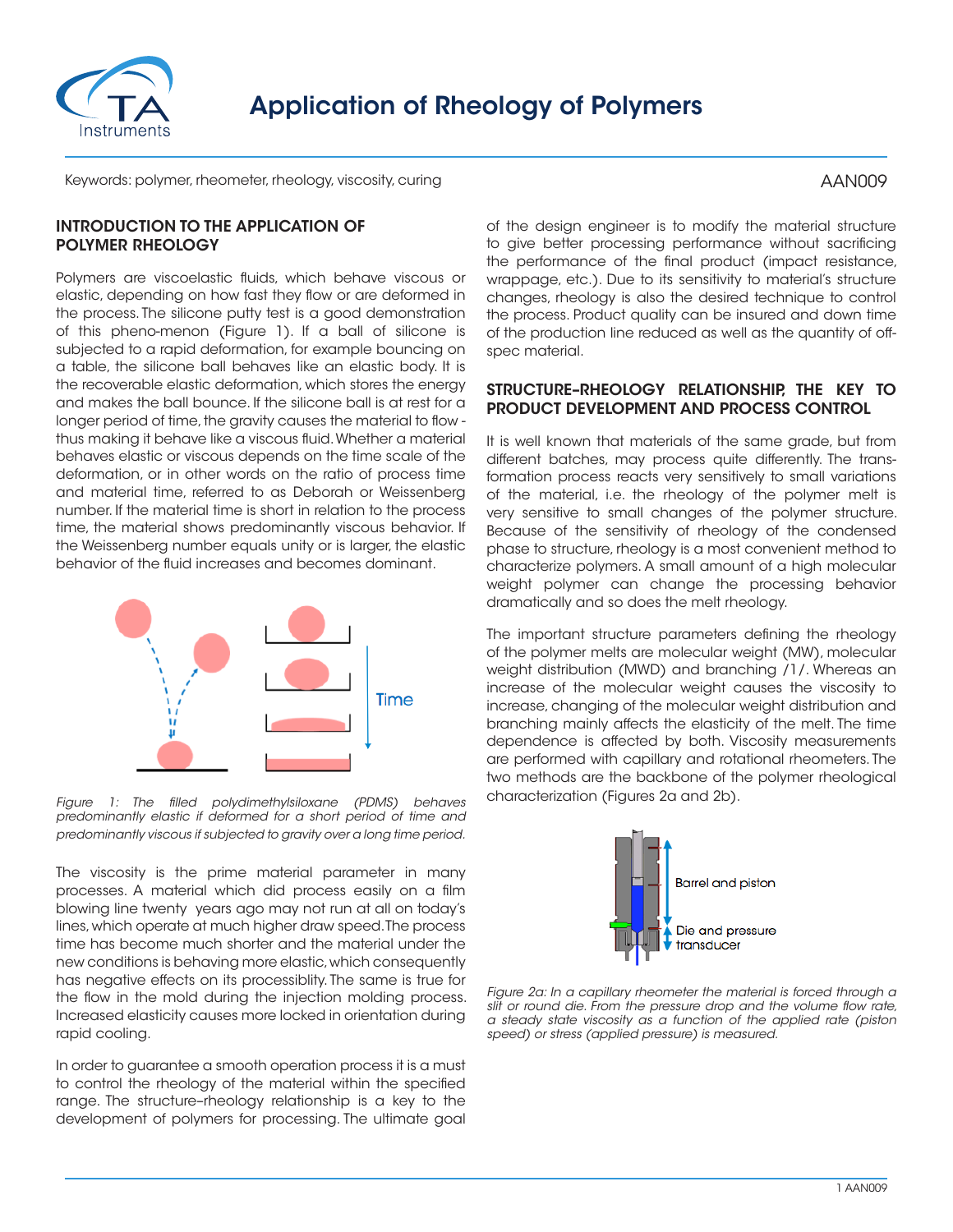

*Figure 2b: In a rotational rheometer the sample is sheared between two plates or a cone and plate geometry. The viscosity is calculated as the ratio of the applied stress and the applied deformation rate (rotation speed). The rotational rheometer, in contrast to the capillary rheometer, measures time dependent material behavior also.*

The viscosity of a polymer melt varies with the weight average molecular weight M<sub>w</sub> to the power of  $\sim$ 3.4. In polymer processing the Melt Flor Rate, or MFR, is used to characterize a polymer melt. Whereas the MFR (Figure 3) is a very common measurement, it is not a pure measurement of viscosity. Offspec material can be easily blended to make a material with the correct MFR, but the viscosity and the elasticity of the blended material can be quite different, which becomes evident in the processability. Despite this fact, the MFR is the preferred parameter to characterize and specify polymer grades. The on-line measurement of the MFR has become an important issue in polymer manufacturing and complete QA concepts are built around the MFR measurement (Figure 4). Most of the polyolefin production lines use on-line rheometers to continuously measure the MFR, typically at the end of the extruder before the pelletizer.



 $2.1 \text{ mm}$ *Figure 3: The MFR is a standardized die with a barrel to preheat the sample (ASTM D1238 and DIN 53 735). The material is forced through the die by applying a weight of 2.14 or 21.4 kg. The measured quantity is the weight of the material flowing through the die within a given time period. The MFR is not only a measurement of the viscous effects in the die, but incudes also contributions of the die inlet and exit effects.*

On-line measurements are also used to control the process itself. Closed loop control is very successfully applied to the peroxide degradation of polypropylene, in order to produce different grades of material with different MFR. The degradation process narrows the MWD, which is an additionally desired feature /2/. The real advantages of the on-line technique however are: 1) automatic and continuous real time display of the material quality, thus allowing a reduction of the expensive, time consuming and often too late laboratory testing and the ability to take immediate corrective actions based on the trend analysis of the continuous MFR measurement; 2) the reduction of off-spec material during transitions, as they can be easily optimized with an on-line real-time control of the material during the material change.



*Figure 4: On-line rheometers are sensors inserted into the process line to monitor key parameters in order to allow controlling product uniformity and adherence to the desired specifications. On-line rheometers operate as return to stream or return to waste sensors. Depending on the die geometry, on-line rheometers can provide a real time measurement of MFR or shear viscosity as a function of rate. Equipped with an optical window to do NIR, UV etc. measurements the on-line rheometer can measure also additive levels, degradation, color, etc.*

In order to develop materials with the correct processing behavior, it is not just sufficient to take into account the viscosity. Elasticity and time dependence of a polymer are equally important to control the processability of a polymer melt. A method to look at the complete rheological response of a material quickly is the dynamic mechanical analysis (DMA) of polymer melts. This technology has become a widely used tool for the product development engineer in the course of the last 20 years (Figure 5). Note: Dynamic mechanical analysis also refers to the testing of polymer solids. However, in the solid state, the DMA provides information on the polymer morphology and secondary transitions. The solid's behavior is independent of the polymer structure (MW and MWD, etc.).



*Figure 5: Dynamic mechanical testing involves the application of an oscillatory strain (or stress) to a material and to measure the resultant stress (or strain). The phase shift and the ratio of stress amplitude and strain amplitude allow the calculation of the dynamic moduli, the storage and loss modulus as well as the complex viscosity as a function of frequency.*

The DMA measurement provides a kind of fingerprint of the material and allows calculating viscosity, elasticity and the material's time dependence at melt temperatures.

Whereas the viscosity correlates with the weight average molecular weight  $M_{w}$ , the elasticity however, is strongly dependent on the molecular weight distribution (~M $_{\rm w}$ /M $_{\rm z}$ , M $_{\rm z}$ being the Z average molecular weight). In an oscillatory test, the material is mechanically probed at different frequencies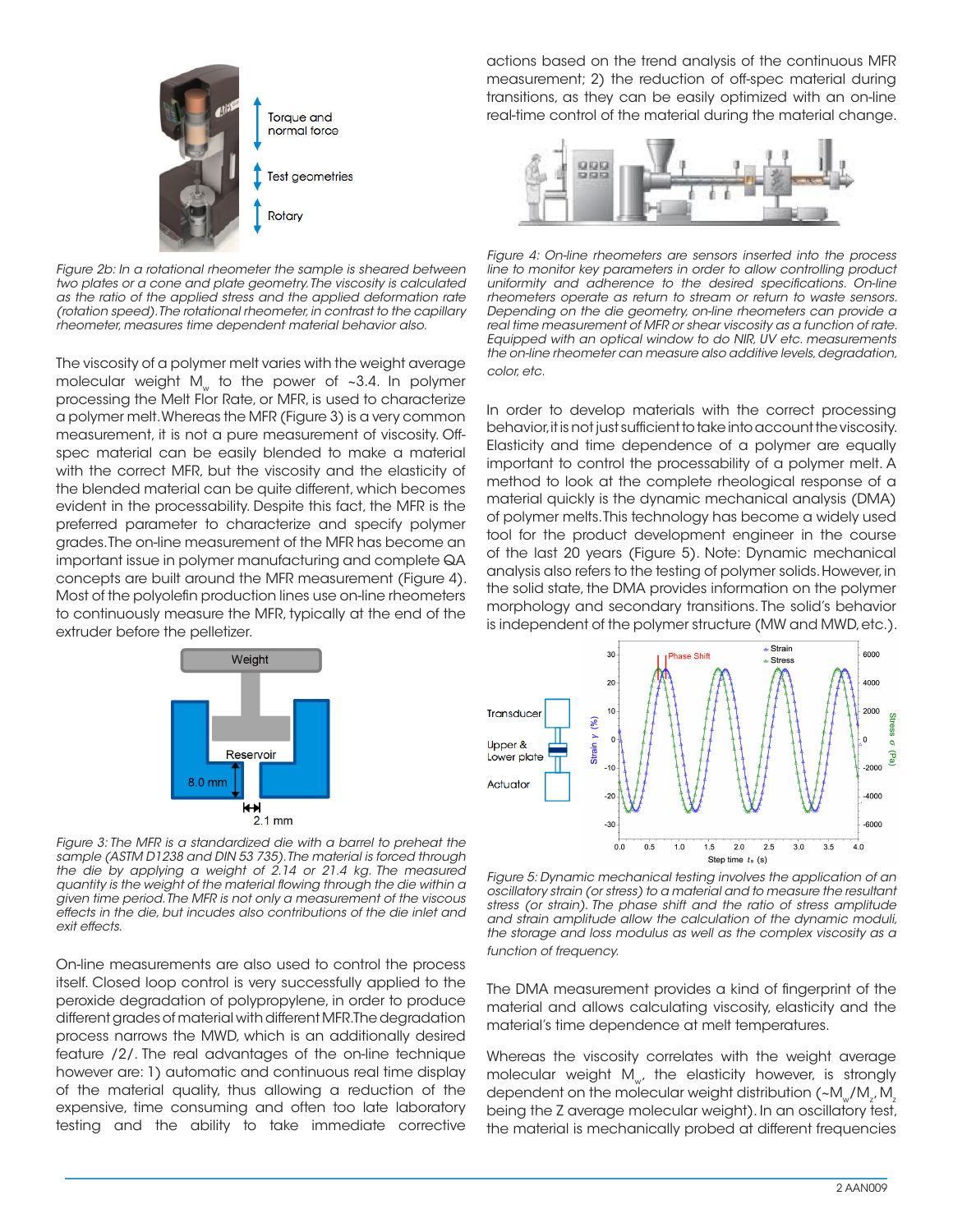and the polymeric chains and chain segments relax to these external stimuli. The dynamic mechanical analysis is therefore also referred to as mechanical spectroscopy. A typical frequency sweep is shown in Figure 6.



Figure 6: The frequency sweep provides a characteristic fingerprint of *the material. At higher frequency, G' shows a plateau value referred to as plateau modulus. The plateau value relates to the average*  molecular weight between entanglements M<sub>a</sub>. At low frequency, the *loss modulus is a measure of the materials viscosity (G"/*ω*) and the ratio G'/ G"2 of the elasticity.*

DMA is a very sensitive method to fully characterize linear polymers in terms of MW and MWD. Commercial software packages are available to calculate MW and MWD directly from the oscillatory data /3,4/.

#### HOW RHEOLOGY CAN MAKE THE FINAL PRODUCT BETTER

Application examples are many fold for typical processes like injection molding, film blowing, extrusion, etc. In processes which involve free surface deformations of the material (film blowing and fiber spinning), the elongation viscosity, and not the shear viscosity is important (Figure 7).



 *Figure 7: The elongation viscosity is determined by stretching a thin polymer bar and recording the force. The extensional viscosity fixture can be used to perform elongations of a Hencky strain of 4 /5/ . The LDPE sample shows the typical strain hardening effect above*  $e^H = 3$ *.* 

The strain hardening behavior of polymers (elongation viscosity increase at large deformations) is essential for the processability during the film blowing and fiber spinning process. In order to insure film and fiber thickness tolerances, it is important to control the strain hardening effect stabilizing the filament and the bubble during the elongation process.

Pressure sensitive adhesives (PSA) are polymer blends, rheology-optimized to have a viscosity (or modulus) high enough to prevent flow under application temperatures, but low enough to flow into the substrate under the pressure applied (Figure 8). At elevated temperature the material must show low enough viscosity for easy coating of the film during the tape manufacturing process.



*Figure 8: The DMA trace of a PSA adhesive as a function of temperature allows determining the critical application parameters. 1) The modulus at application temperature (G'=2x104 N/m2) /6/; 2) the lowest application temperature limited by the low temperature transition (T= 10°C); 3) the lowest processing temperature defined by the cross over point of G'and G" /7/.*

Reactive materials evolve from a low viscosity fluid to a solid material during processing. Rheology is an ideal technique to follow the evolution of the viscosity during cure. Today's rheometers can easily be programmed to simulate cure cycles and to optimize the temperature and pressure profiles in the mold. Changes in material (advancement as a result of storage or moisture effects) can easily be detected and the process parameters adjusted for the given batch of material /8/. Dynamic mechanical testing however, can provide more than just a viscosity. The gel point (Figure 9) can be determined from dynamic mechanical data easily.